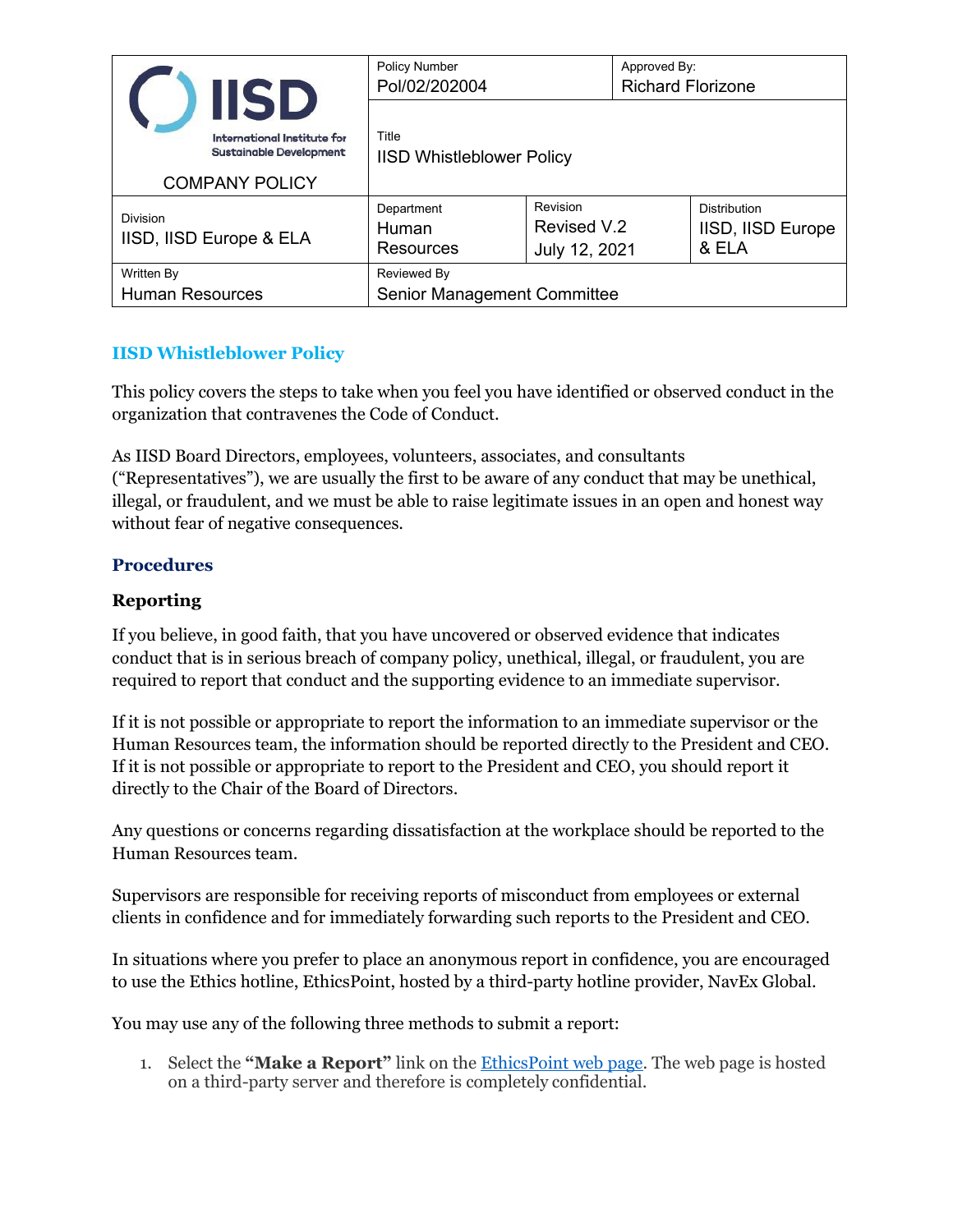|                                            | <b>IISD</b>                                                                            | <b>Policy Number</b><br>Pol/02/202004             |                                                                   | Approved By:<br><b>Richard Florizone</b> |                   |
|--------------------------------------------|----------------------------------------------------------------------------------------|---------------------------------------------------|-------------------------------------------------------------------|------------------------------------------|-------------------|
|                                            | International Institute for<br><b>Sustainable Development</b><br><b>COMPANY POLICY</b> | Title<br><b>IISD Whistleblower Policy</b>         |                                                                   |                                          |                   |
| <b>Division</b><br>IISD, IISD Europe & ELA |                                                                                        | Department<br>Human<br><b>Resources</b>           | Revision<br>Distribution<br>Revised V.2<br>& ELA<br>July 12, 2021 |                                          | IISD, IISD Europe |
| Written By<br><b>Human Resources</b>       |                                                                                        | Reviewed By<br><b>Senior Management Committee</b> |                                                                   |                                          |                   |

2. Dial toll-free, within the United States, Canada and Switzerland:

# **Toll-free Hotline Number:**

Canada & US: 1-(844) 955-1643

Switzerland: From an outside line, dial 0-800-890011 then at the prompt dial (844) 955- 1643

3. Use the [NavEx mobile](http://iisdmobile.ethicspoint.com/) app.

Nothing in this policy is meant to take precedence over a person's duties under federal or provincial law. Any unlawful misconduct or incident that may affectpublic safety must be reported to the proper lawful authorities immediately.

## **Confidentiality**

Confidentiality is assumed unless you agree that your identity may be revealed. Any and all information collected under this policy or through the investigative process will be held in confidence, except where disclosure may be necessary to further the investigation or as required by law.

## **Investigating**

All concerns raised under this policy will be dealt with promptly. Your concerns will be discussed with you to help determine what action to take.

- The ethics committee is responsible for receiving reports of misconduct and will:
- Assess the situation to make a determination of the process of investigation tobe followed.
- Alert the President and CEO or, alternatively, the Board Chair of each disclosure.
- Determine whether external authorities should be notified.
- Lead the internal investigation process.
- Send a report to the President and CEO or, alternatively, the Board Chair with theresults of the investigation to determine appropriate action.
- Implement actions to resolve the issue and ensure procedural or policy changes that may be necessary to prevent a recurrence.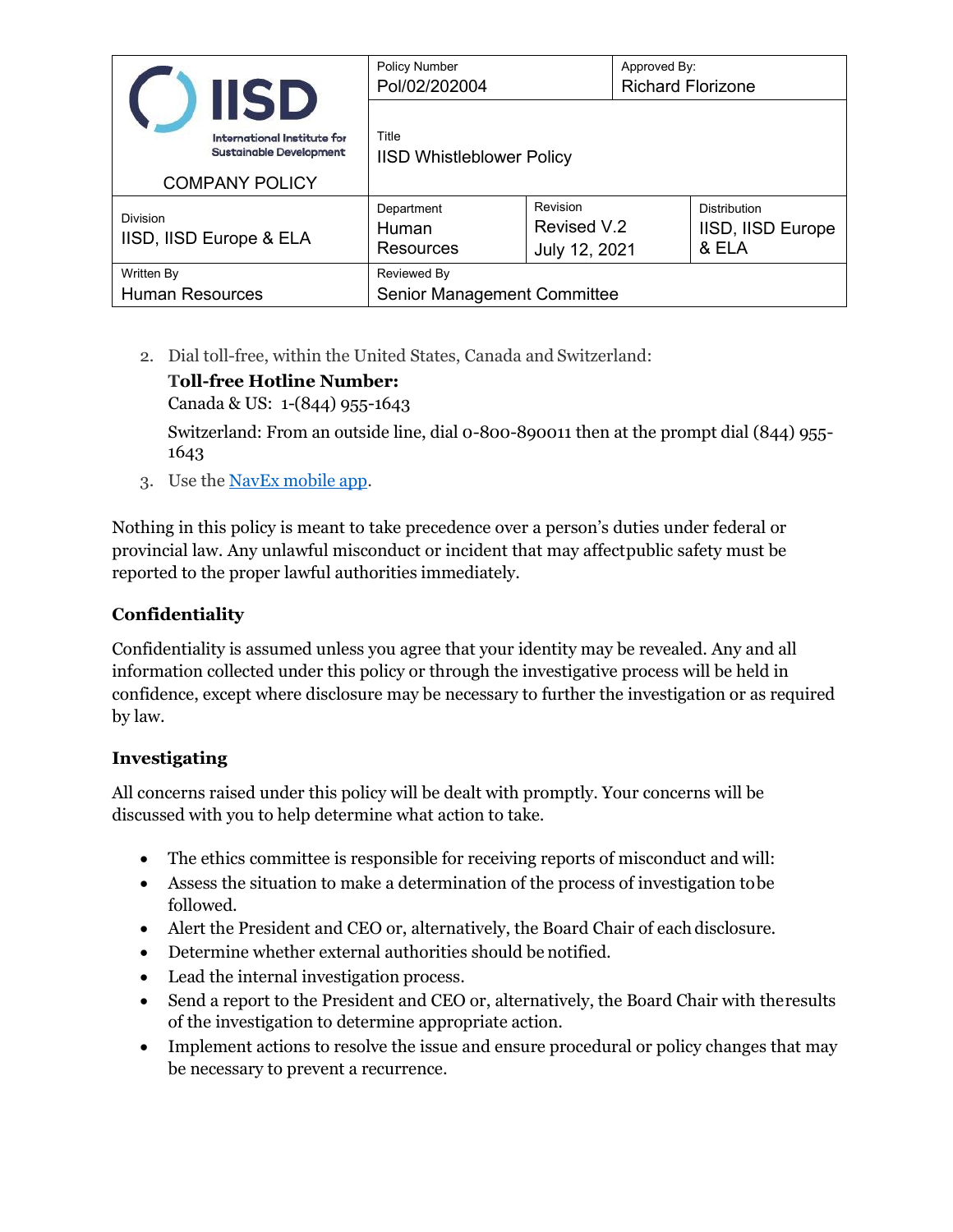|                                            | <b>IISD</b>                                                   | <b>Policy Number</b><br>Pol/02/202004     |                                          | Approved By:<br><b>Richard Florizone</b> |                                            |
|--------------------------------------------|---------------------------------------------------------------|-------------------------------------------|------------------------------------------|------------------------------------------|--------------------------------------------|
|                                            | International Institute for<br><b>Sustainable Development</b> | Title<br><b>IISD Whistleblower Policy</b> |                                          |                                          |                                            |
| <b>COMPANY POLICY</b>                      |                                                               |                                           |                                          |                                          |                                            |
| <b>Division</b><br>IISD, IISD Europe & ELA |                                                               | Department<br>Human<br>Resources          | Revision<br>Revised V.2<br>July 12, 2021 |                                          | Distribution<br>IISD, IISD Europe<br>& ELA |
| Written By                                 |                                                               | Reviewed By                               |                                          |                                          |                                            |
| <b>Human Resources</b>                     |                                                               | <b>Senior Management Committee</b>        |                                          |                                          |                                            |

- Develop and prepare, in consultation with the most appropriate senior authority, a communications strategy for internal and external use regarding the misconductand/or investigation.
- Provide any information or follow-up as required by executive management, external authorities, or agencies.

In carrying out these responsibilities, the President and CEO may, at their sole discretion, involve legal counsel and/or independent audit representatives throughout the process.

All parties affiliated with IISD are required to cooperate with the investigation of incidents under this policy and, if necessary, will be granted paid time off to do so.

### **Penalties**

If a legitimate concern is raised but proves to be unfounded upon investigation, no action will be taken against the reporter.

Anyone who retaliates (through actions such as intimidation, harassment, financial penalty, or other threats) against an employee who has reported a concern in good faith will be subject to disciplinary action.

Anyone who makes false and/or malicious accusations or who raises concerns for personal gain will also be subjected to disciplinary action.

These policies are established and maintained to set the rules of behaviour and to create a positive and safe working environment.

#### **Additional requirements**

In addition to our current policies, IISD requires that all Representatives adhere to the following safeguarding standards:

- Representatives will not engage in any form of sexual abuse or exploitation of any person of any age.
- Representatives will not have sexual relations with any person under the age of 18.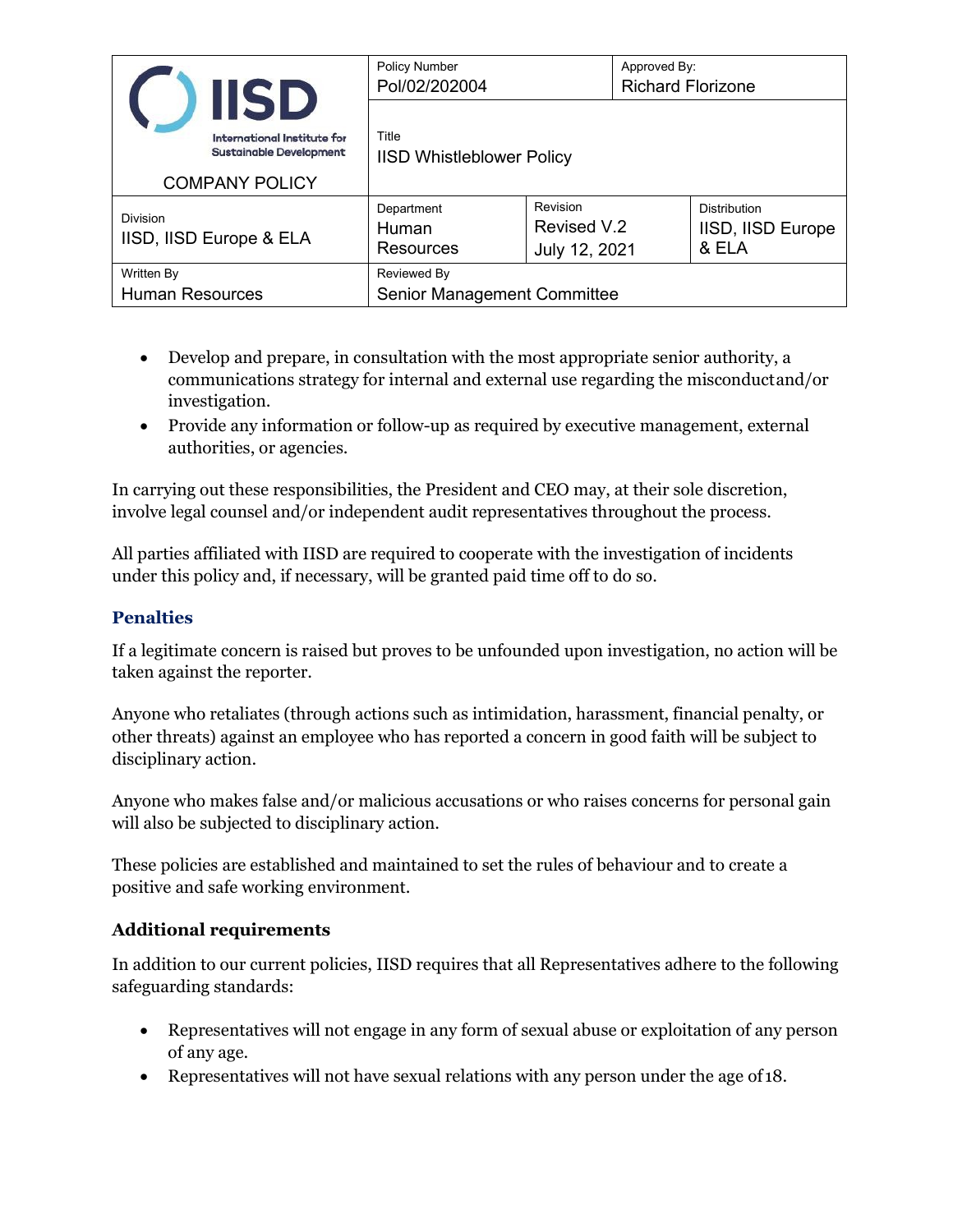|                                                               | <b>IISD</b> | <b>Policy Number</b><br>Pol/02/202004     |                                          | Approved By:<br><b>Richard Florizone</b> |                                            |
|---------------------------------------------------------------|-------------|-------------------------------------------|------------------------------------------|------------------------------------------|--------------------------------------------|
| International Institute for<br><b>Sustainable Development</b> |             | Title<br><b>IISD Whistleblower Policy</b> |                                          |                                          |                                            |
| <b>COMPANY POLICY</b>                                         |             |                                           |                                          |                                          |                                            |
| <b>Division</b><br>IISD, IISD Europe & ELA                    |             | Department<br>Human<br><b>Resources</b>   | Revision<br>Revised V.2<br>July 12, 2021 |                                          | Distribution<br>IISD, IISD Europe<br>& ELA |
| Written By                                                    |             | Reviewed By                               |                                          |                                          |                                            |
| <b>Human Resources</b>                                        |             | <b>Senior Management Committee</b>        |                                          |                                          |                                            |

#### **Contacts**

Following the procedure noted above, the contact information of the President and CEO and the Chair of the Board of Directors are listed below:

Richard Florizone, President and CEO Email: [rflorizone@iisd.ca](mailto:rflorizone@iisd.ca)

Michelle Edkins, Chair of the IISD Board Phone: 1-844-955-1643 Email: [boardwhistle@iisd.org](mailto:boardwhistle@iisd.org)

Approved By:

Richard ezone

Richard Florizone President and CEO IISD